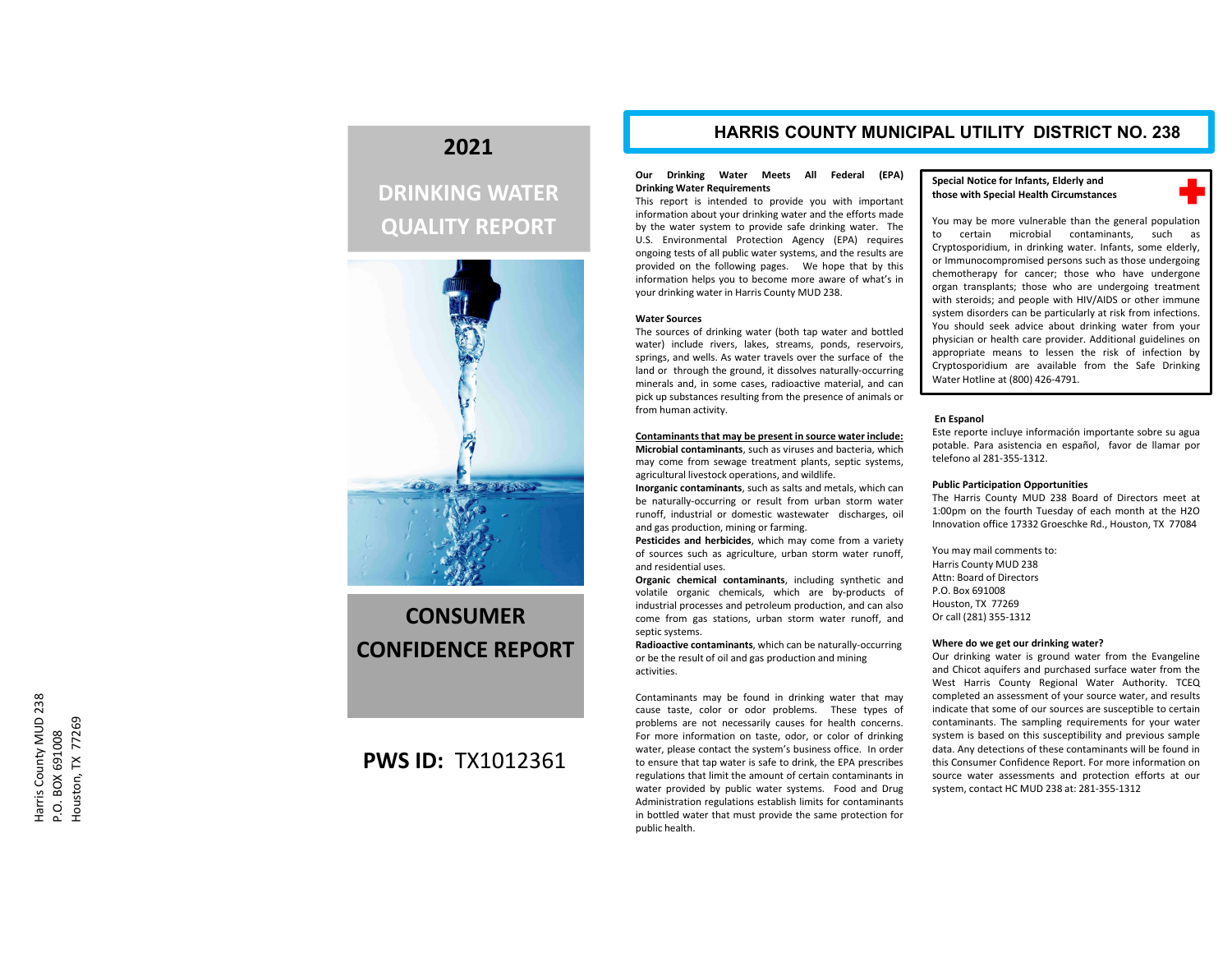#### **All Drinking Water May Contain Contaminants**

When drinking water meets federal standards there may not be any health benefits to purchasing bottled water or point of use devices. Drinking water, including bottled water, may reasonably be expected to contain at least small amount of some contaminants. The presence of contaminants does not necessarily indicate that water poses <sup>a</sup> health risk. More information about contaminants and potential health effects can be found by calling the EPA's Safe Drinking Water Hotline (1‐800‐426‐4791).

#### **About this report**

This report lists all of the federally regulated or monitored contaminants which have been found in your drinking water. The U.S. EPS requires water systems to test for up to 97 contaminants. Most sampling is conducted at each source water entry point into the system. The actual water received by <sup>a</sup> consumer may be <sup>a</sup> blend from different sources, depending on location.

#### **Drinking Water Abbreviations and Definitions:**

**Action Level:** The concentration of <sup>a</sup> contaminant which, if exceeded, triggers treatment or other requirements which water system must follow. **Ave:** Regulatory compliance with some MCLs are based on running annual average of monthly samples.

**MFL:** million fibers per liter (a measure of asbestos)

#### **N/A:** not applicable

**NTU:** nephelometric turbidity units (a measure of turbidity)

**pCi/L:** picocuries per liter (a measure of radioactivity)

**ppm:** parts per million, or milligrams per liter (mg/L), or one ounce in 7,350 gallons of water

**ppb:** parts per billion, or micrograms per liter, or one ounce in 7,350,000 gallons of water

**ppt:** parts per trillion, or nanograms per liter (ng/L)

**ppq:** parts per quadrillion, or pictograms per liter (pg/L)

#### **Level 1 Assessment:**

A Level 1 assessment is <sup>a</sup> study of the water system to identify potential problems and determine (if possible) why total coliform bacteria have been found in our water system.

#### **Level 2 Assessment:**

A Level 2 assessment is <sup>a</sup> very detailed study of the water system to identify potential problems and determine (if possible) why an E.coli MCL violation has occurred and/or why total coliform bacteria have been found in our water system on multiple occasions.

#### **Maximum Contaminant Level Goal or MCLG:**

The level of contaminant in drinking water below which there is no known or expected risk to health. MCLGs allow for <sup>a</sup> margin of safety.

#### **Maximum Contaminant Level or MCL:**

The highest level of <sup>a</sup> contaminant that is allowed in drinking water. MCLs are set as close to the MCLGs as feasible using the best available treatment technology

#### **Maximum residual disinfectant level goal or MRDLG:**

There is <sup>a</sup> level of drinking water disinfectant below which there is no known or expected risk to health. MRDLs do not reflect the benefits of the use of disinfectants to control microbial contaminants.

#### **Maximum residual disinfectant level or MRDL:**

The highest level of <sup>a</sup> disinfectant allowed in drinking water. There is convincing evidence that addition of <sup>a</sup> disinfectant is necessary for control of microbial contaminants.

**Mrem/year: millirems per year** (a measure of radiation absorbed by the body)

#### **Treatment Technique or TT:**

A required process intended to reduce the level of <sup>a</sup> contaminant in drinking water.

#### **REGULATED CONTAMINANTS (Regulated at the Water Plant)**

| <b>Collection</b><br>Date | <b>Inorganic Contaminants</b>           | <b>Highest Level</b><br><b>Detected</b> | Range of Levels<br><b>Detected</b> | <b>MCLG</b> | <b>MCL</b> | <b>Violation</b> | <b>Likely Source of Contamination</b>                                                                                            |
|---------------------------|-----------------------------------------|-----------------------------------------|------------------------------------|-------------|------------|------------------|----------------------------------------------------------------------------------------------------------------------------------|
| 2020                      | Barium (ppm)                            | 0.178                                   | $0.178 - 0.178$                    |             |            | <b>NO</b>        | Discharge of drilling wastes; Discharge from metal refineries;<br>Erosion of natural deposits.                                   |
| 2020                      | Arsenic (ppb)                           | 2.1                                     | $2.1 - 2.1$                        | ŋ           | 10         | <b>NO</b>        | Erosion of natural deposits; Runoff from orchards; Runoff<br>from glass and electronics production wastes.                       |
| 2020                      | Cyanide (ppb)                           | 110                                     | $60 - 110$                         | 200         | 200        | <b>NO</b>        | Discharge from plastic and fertilizer factories; Discharge<br>from steel/metal factories.                                        |
| 2020                      | Fluoride (ppm)                          | 0.21                                    | $0.2 - 0.21$                       |             | 4.0        | NO.              | Erosion of natural deposits; Water additive which<br>promotes strong teeth; Discharge from fertilizer and<br>aluminum factories. |
| 2021                      | Nitrate [measured as Nitrogen]<br>(ppm) |                                         | $0 - 1.0$                          | 10          | 10         | <b>NO</b>        | Runoff from fertilizer use; Leaching from septic tanks,<br>sewage; Erosion from natural deposits.                                |

#### **RADIOACTIVE CONTAMINANTS (Regulated at the Water Plant)**

| <b>YEAR</b> | <b>Contaminant</b><br>Unit of measurement                              | <b>Highest level</b><br><b>Detected</b> | Range of levels<br>detected | <b>Violation</b> | <b>MCLG</b> | <b>MCL</b> | <b>Likely Source of Contaminant</b>    |
|-------------|------------------------------------------------------------------------|-----------------------------------------|-----------------------------|------------------|-------------|------------|----------------------------------------|
| 2021        | Beta/proton emitters (pCi/L*)                                          |                                         | $0 - 5.0$                   | N <sub>O</sub>   | $\Omega$    | 50         | Decay of natural and man-made deposits |
|             | *EPA considers 50 pCi/L to be the level of concern for beta particles. |                                         |                             |                  |             |            |                                        |
| 2021        | Combined Radium 226/228<br>(pCi/L)                                     |                                         | $3.61 - 4.0$                | N <sub>O</sub>   | O           |            | Erosion of natural deposits.           |
| 2021        | Gross Alpha excluding radon<br>and uranium (pCi/L)                     | 15.5                                    | $11.4 - 15.5$               | N <sub>O</sub>   | O           | 15         | Erosion of natural deposits.           |

#### **Synthetic organic contaminants including pesticides and herbicides**

| <b>YEAR</b> | <b>Contaminant</b><br>Unit of measurement | <b>Highest level</b><br><b>Detected</b> | Range of levels<br>detected | <b>Violation</b> | <b>MCLG</b> | <b>MCL</b> | <b>Likely Source of Contaminant</b>     |
|-------------|-------------------------------------------|-----------------------------------------|-----------------------------|------------------|-------------|------------|-----------------------------------------|
| 2021        | Atrazine (ppb)                            | 0.21                                    | $0 - 0.21$                  | N <sub>O</sub>   |             |            | Runoff from herbicide used on row crops |
| 2021        | Simazine (ppb)                            | 0.1                                     | $0 - 0.1$                   | N <sub>O</sub>   |             |            | Herbicide runoff.                       |

#### **LEAD AND COPPER (Regulated at Customer's Tap)**

| <b>YEAR</b> | <b>Contaminant</b><br>Unit of measurement | 90 <sup>th</sup><br><b>Percentile</b><br>Value | <b>Action Level</b><br>(AL) | Number of<br><b>Sites Over</b><br><b>Action Level</b> | <b>MCLG</b> | <b>Violation</b> | <b>MCLG</b> | <b>Likely Source of Contaminant</b>                                                                        |
|-------------|-------------------------------------------|------------------------------------------------|-----------------------------|-------------------------------------------------------|-------------|------------------|-------------|------------------------------------------------------------------------------------------------------------|
| 2020        | Copper (ppm)                              | 0.096                                          | 1.3                         |                                                       | 1.3         | N <sub>O</sub>   | 1.3         | Erosion of natural deposits; Leaching from wood preservatives; Corrosion<br>of household plumbing systems. |

**Additional Health Information for Lead**

All water systems are required by EPA to report the following language: "If present, elevated levels of lead can cause serious health problems, especially for pregnant women and young children. Lead in drinking water is pr from materials and components associated with service lines and home plumbing. This water supply is responsible for providing high quality drinking water, but cannot control the variety of materials used in plumbing compon When your water has been sitting for several hours, you can minimize the potential for lead exposure by flushing your tap for 30 seconds to 2 minutes before using water for drinking or cooking. If you are concerned about l your water, you may wish to have your water tested. Information on lead in drinking water, testing methods, and steps you can take to minimize exposure is available from the Safe Drinking Water Hotline or at *http://www.epa.gov/safewater/ lead."*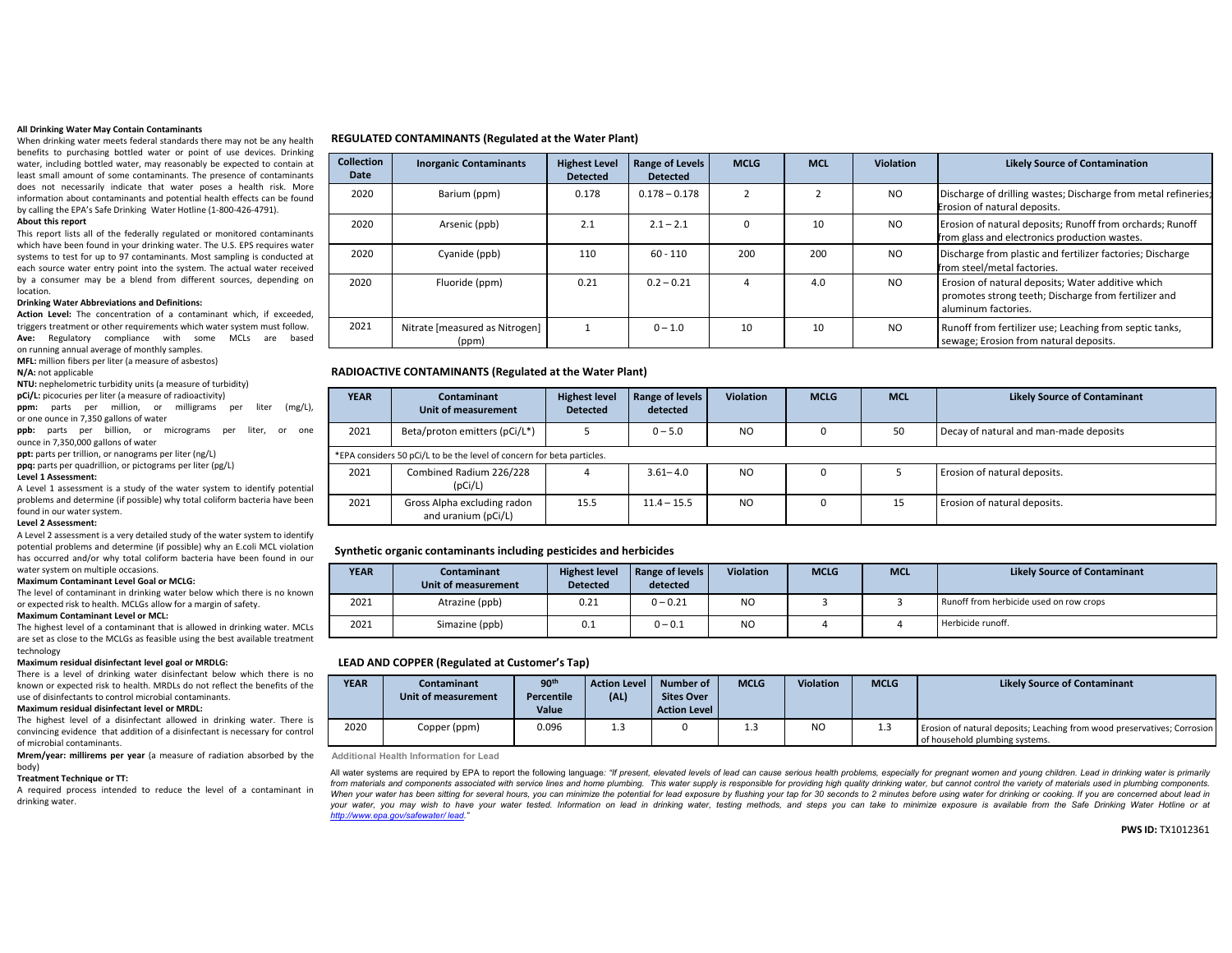#### **VIOLATILE ORGANIC CONTAMINANTS**

| <b>YEAR</b> | Contaminant<br>Unit of measurement | <b>Highest level</b><br><b>Detected</b> | Range of levels<br>detected | <b>Violation</b> | <b>MCLG</b> | <b>MCL</b> | <b>Likely Source of Contaminant</b>                                    |
|-------------|------------------------------------|-----------------------------------------|-----------------------------|------------------|-------------|------------|------------------------------------------------------------------------|
| 2021        | Xylenes (ppm)                      | 0.0018                                  | $0 - 0.0018$                | <b>NO</b>        | 10          | 10         | Discharge from petroleum factories; Discharge from chemical factories. |
| 2020        | Toluene (ppm)                      | 0.046                                   | $0 - 0.046$                 | <b>NO</b>        |             |            | Discharge from petroleum factories.                                    |
| 2020        | Ethylbenzene (ppb)                 | 16                                      | $0 - 16$                    | <b>NO</b>        | 700         | 700        | Discharge of petroleum factories.                                      |

#### **DISINFECTION BY‐ PRODUCTS**

| <b>YEAR</b> | Contaminant<br>Unit of measurement                                                                                                                | Highest Level Detected | Range of Individual<br><b>Samples</b> | <b>MCLG</b>           | <b>MCL</b> | <b>Violation</b> | <b>Likely Source of Contaminant</b>        |  |  |  |  |  |
|-------------|---------------------------------------------------------------------------------------------------------------------------------------------------|------------------------|---------------------------------------|-----------------------|------------|------------------|--------------------------------------------|--|--|--|--|--|
| 2021        | Haloacetic Acids (HAA5) (ppb)                                                                                                                     |                        | $24.6 - 35.0$                         | No goal for the total |            | NC               | By product of drinking water disinfection. |  |  |  |  |  |
|             | *The value in the Highest Level or Average Detected column is the bighest average of all HAAE sample results collected at a lecation over a vear. |                        |                                       |                       |            |                  |                                            |  |  |  |  |  |

\*The value in the Highest Level or Average Detected column is the highest average of all HAA5 sample results collected at <sup>a</sup> location over <sup>a</sup> year

| 2021 | Total Trihalomethanes (1<br>′ <sup>т</sup> ТНМ) (ppb) | ے.رر | $25.2 - 35.2$ | No goal for the total | $\sim$<br>יצו | By-product of drinking water disinfection. |
|------|-------------------------------------------------------|------|---------------|-----------------------|---------------|--------------------------------------------|
|      |                                                       |      |               |                       |               |                                            |

\*The value in the Highest Level or Average Detected column is the highest average of all TTHM sample results collected at <sup>a</sup> location over <sup>a</sup> year

#### **DISINFECTANT RESIDUALS**

| <b>YEAR</b> | Contaminant<br>Unit of measurement | Highest Level Detected | Range of detected<br>leve | Violation | <b>MRDL</b> | <b>MRDLG</b> | <b>Likely Source of Contaminant</b>      |
|-------------|------------------------------------|------------------------|---------------------------|-----------|-------------|--------------|------------------------------------------|
| 2021        | Chloramine (ppm)                   | 3.17                   | $0.88 - 4.10$             | <b>NO</b> |             |              | Water additive used to control microbes. |

\*A copy of this report, can be sent out on your monthly billing statement. Please contact HC MUD 238 at (281) 355‐1312 to make request.